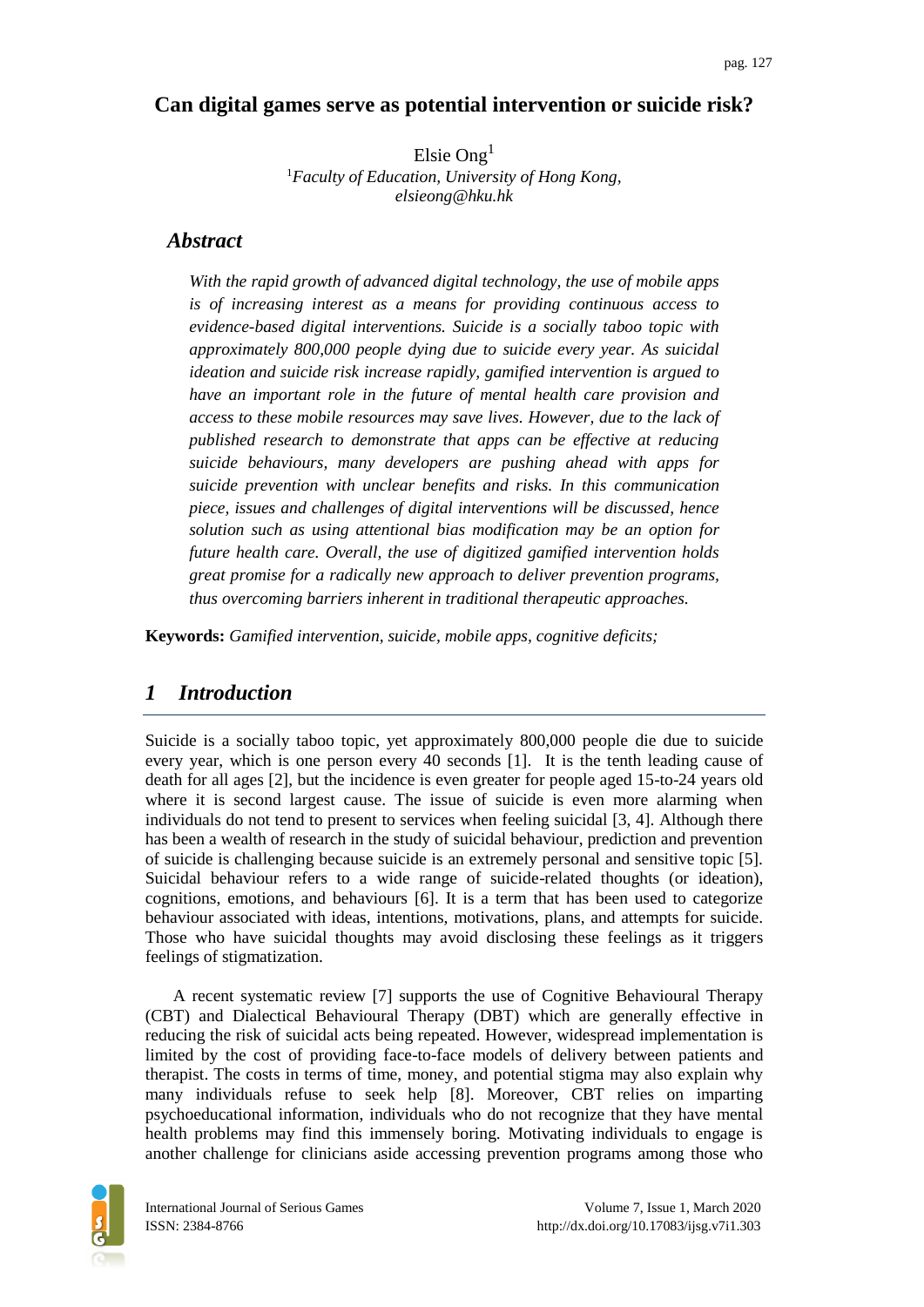live in hard-to-reach locations [9]. Lengthy waiting lists worsen this problem further which identifies the need to explore alternatives with more flexible nature that may remove these constraints. Indeed, advanced digital intervention may be an option as it is both cost-effective and acceptable to the 'hard-to-reach populations'.

### *1.1 Implementation of games as digital intervention*

Nowadays 94% of the young adults own a mobile phone, of which 75% of users have accessed health information through this device [10]. With the increasing ubiquity of mobile phone ownership in the digitized world, there has been rapid development on the use of digital interventions at a relatively low-cost, convenient and discreet way compared to traditional intervention of seeing a counsellor [11]. With the growth of advanced information technologies, it is argued that digital interventions could be a preferred option to the existing suicide interventions.

Recently, a research team from Harvard University [12] was among the first pioneers to develop a gamified mobile app as a treatment for suicidal thoughts and behaviours (STBs). The app named therapeutic evaluative conditioning (TEC) designed to increase individual's aversion to STBs and decrease aversion to the self. Through simultaneous pairing of targets with emotionally valenced stimuli in this intervention, self-cutting episodes reported by these individuals were significantly reduced, though lasting effects failed to maintain at 1-month follow up. Nevertheless, the research opened up a new direction, that mobile mental health apps can be an increasingly popular platform for self-delivered treatments [13].

Considering that suicidal ideation and suicide risk change rapidly, Mackie and colleagues [14] claimed that the instant access nature of mobile phones may be crucial for those who require immediate assistance. In contrast to the traditional interventions, playing digital games not only exposed players to knowledge acquisition, but provides opportunities in active learning, solving real-life problems, and gaining experience in riskfree surroundings.

#### *1.2 The underlying causes of suicidal behaviour*

To understand how games could address the underlying causes of suicidal behaviour, it is essential to first explore why many would consider suicide. It seems that cognitive deficits may provide some explanations [15, 16, 17, 18, 19, 20, 21, 22]. Attentional control is a cognitive ability to modulate and control selective attention to relevant information (also referred to as attentional bias) while inhibiting irrelevant information. When suicidal thoughts become overwhelming at a crisis, it is especially important that individuals can resist and inhibit the urge to self-harm. Past research using cognitive tasks revealed how cognitive deficits were associated with suicidal behaviour. For example, the emotional Stroop task is similar to the colour Stroop task whereby participants are instructed to name the colour of words. As emotional and neutral words are used, researchers can assess how emotional distraction interferes with colour-naming of words.

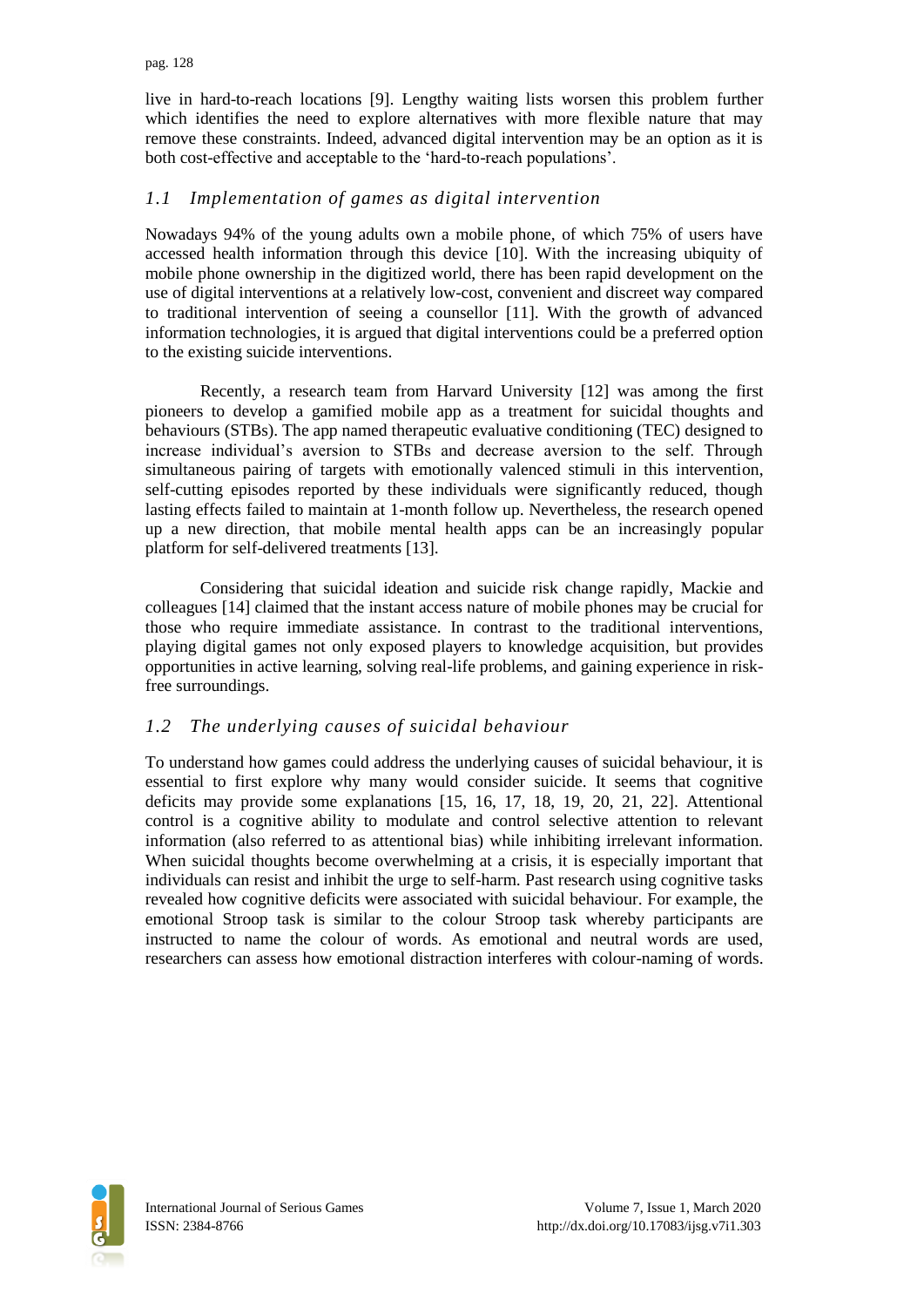In an emotional Stroop task<sup>1</sup> paradigm [23], individuals with attention deficits had more difficulty attending to a target whilst diverting attention away from negative stimuli. This implies that STBs are associated with an attentional bias to particular life events, difficulty in inhibiting irrelevant emotional distractions, and insufficient working memory capacity to solve problems. Consistently, previous studies [15, 24] have explored depressed populations, and found specific attentional bias towards disorder-related cues. Similarly, individuals with STB also exhibited specific bias towards words such as *suicide* and *cutting* were more likely to go on to make a suicide attempt. This pattern is particularly useful for clinicians to predict, above and beyond other clinical predictors (e.g., depression, past history of attempt).

Building upon the existing evidence, if cognitive deficits are apparent among suicidal individuals, assessing the extent of such deficits could provide indirect indication on the severity of suicide risk [15, 24]. With the argument that attentional control is important, recent research [26, 27] showed that attentional biases to emotional information can be trained or untrained among individuals using a cognitive training called Attention Bias Modification (ABM). The design of ABM is based on a dot-probe task. In the task, participants are instructed to focus on a fixation cross at the center of a screen whilst two emotionally salient stimuli (e.g. one angry and one happy face) appear at a random location on either side of the cross. A dot is then be presented at one of the two sides. Participants have to press a button to indicate whether the dot appeared on the left or right. Ferrari et al. [27] assessed the outcome of training through the measures of mood response to stress, depressive symptoms, and cognitive abilities. The results consistently showed that the dot-probe-based ABM training reduced depressive symptoms and attentional bias after two weeks of the intervention. The training was therapeutically effective compared to a placebo (i.e. sham ABM) and revealed that the dot-probe task can monitor the effectiveness of other interventions (e.g., CBT and meditation training) and act as an objective measure for cognitive improvements.

The ABM intervention can be administered online and can be a relatively lowcost intervention alongside conventional treatments. Moreover, the ABM intervention was reported to help reduce such bias in depressed patients and therefore have a therapeutic value (see Figure 1. as an example). Currently, the ABM intervention has moved out of the laboratory and is widely available to the public. One example is MindHabits [29] which includes games such as finding a happy stimulus from an array of images. However, the game aims to help students cope with stress, and social rejection issues, but not suicidal behaviour, which reflects the need to develop digital suicide intervention despite the predicted rise in the young adult population.



 $\overline{a}$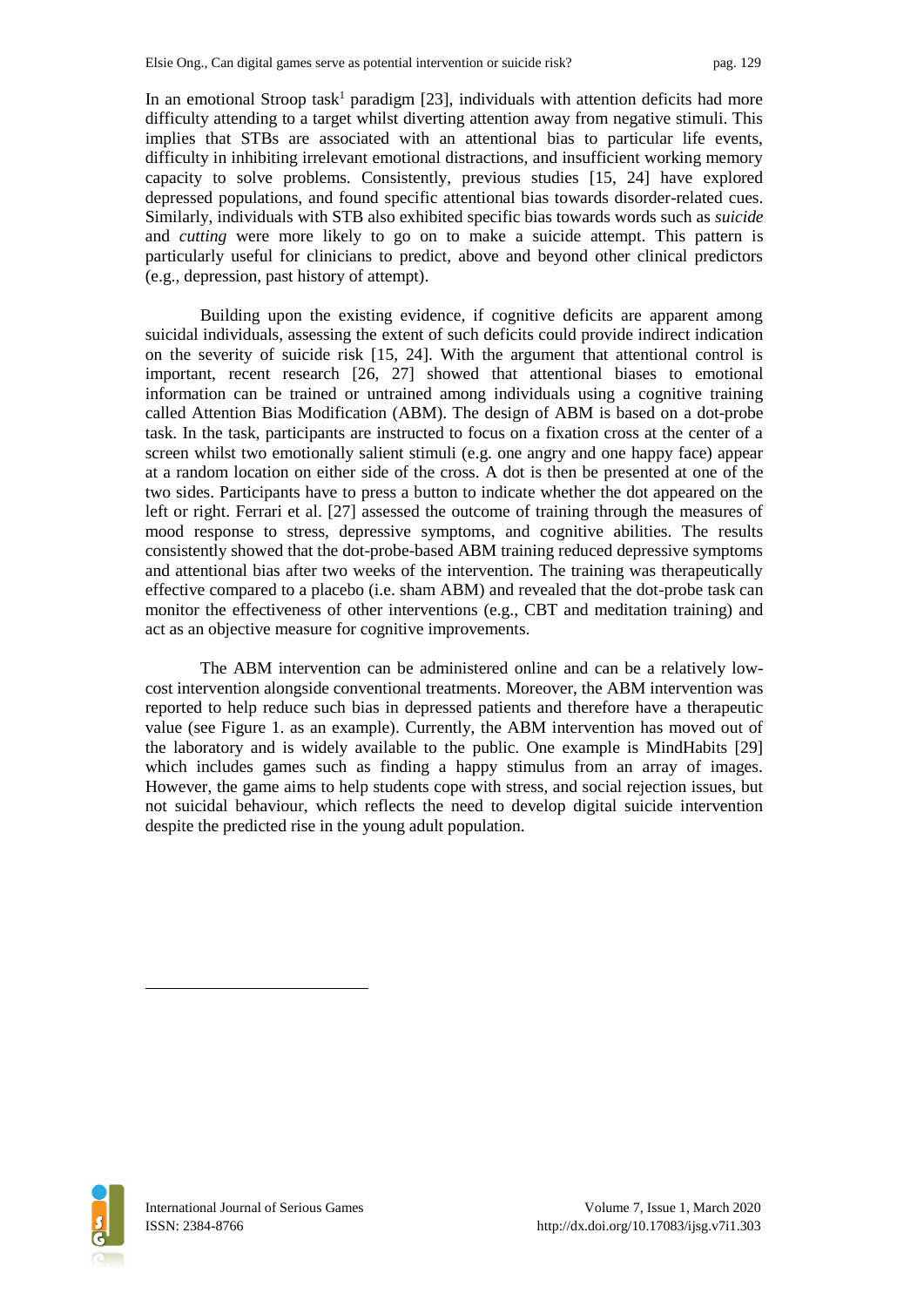

**Figure 1.** *An example of ABM design and MindHabits adapted from ABM design. Adapted with permission from [28] Attention Bias Modification Training Via Smartphone to Reduce Social Anxiety: A Randomized, Controlled Multi-Session Experiment. Cognitive Therapy and Research. Accessed April, 2019.*

#### *1.3 Issues with the existing digital interventions*

Although the majority of digital interventions are effective compared to the treatment as usual group, there are a number of issues that need to be addressed [30]. One problem is the lack of patient adherence. For instance, the lack of lasting effects to maintain at 1 month follow up is apparent in many digitized interventions [12, 32]. Two thirds of users reported only using it for a month, 35% reported using the digitized intervention for a week or less. This means that although those who used it generally enjoyed it and adherence to the program was high [32], there is still a big challenge in sustaining player's long-term engagement in this intervention. From the researchers' perspectives, their primary goal is to measure the effectiveness of implementing an intervention. In contrast, the game designers often focus on the process of an intervention [31]. Factors to consider are therefore separated out into issues of uptake (i.e. recruitment challenges), attention (i.e. to engage participants in an intervention), and retention (i.e. to maintain individuals to use it). These factors are often less considered by researchers creating discrepancies among them. Game developers that create games without oversight by mental health professionals often risk both ethical issues and conflict with therapeutic goals. They may also not create games most suited for their users due to lack of understanding of users' behaviours. Mandryk and Birk [33] commented that individuals with depression may have difficulties activating their behaviours with motivation. Simple tasks such as getting out of bed can be a major challenge for individuals suffering from STB, with even greater challenge to motivate them to play games. Similarly, with extensive psychological knowledge and practice, researchers may know little about how to design, personalize, or market games for interventions, because they are not familiar with the gaming habits, platform preferences, or genre preferences of these individuals [33].

## *2 Conclusion*

The main issue highlighted in this paper is that digitized gamified intervention is a radically new approach to promote mental health, but despite its rapid development in the existing market and an ongoing rise in suicide rates, little attention has been paid to young population with suicidal thoughts and behaviours. Mental health professionals and game

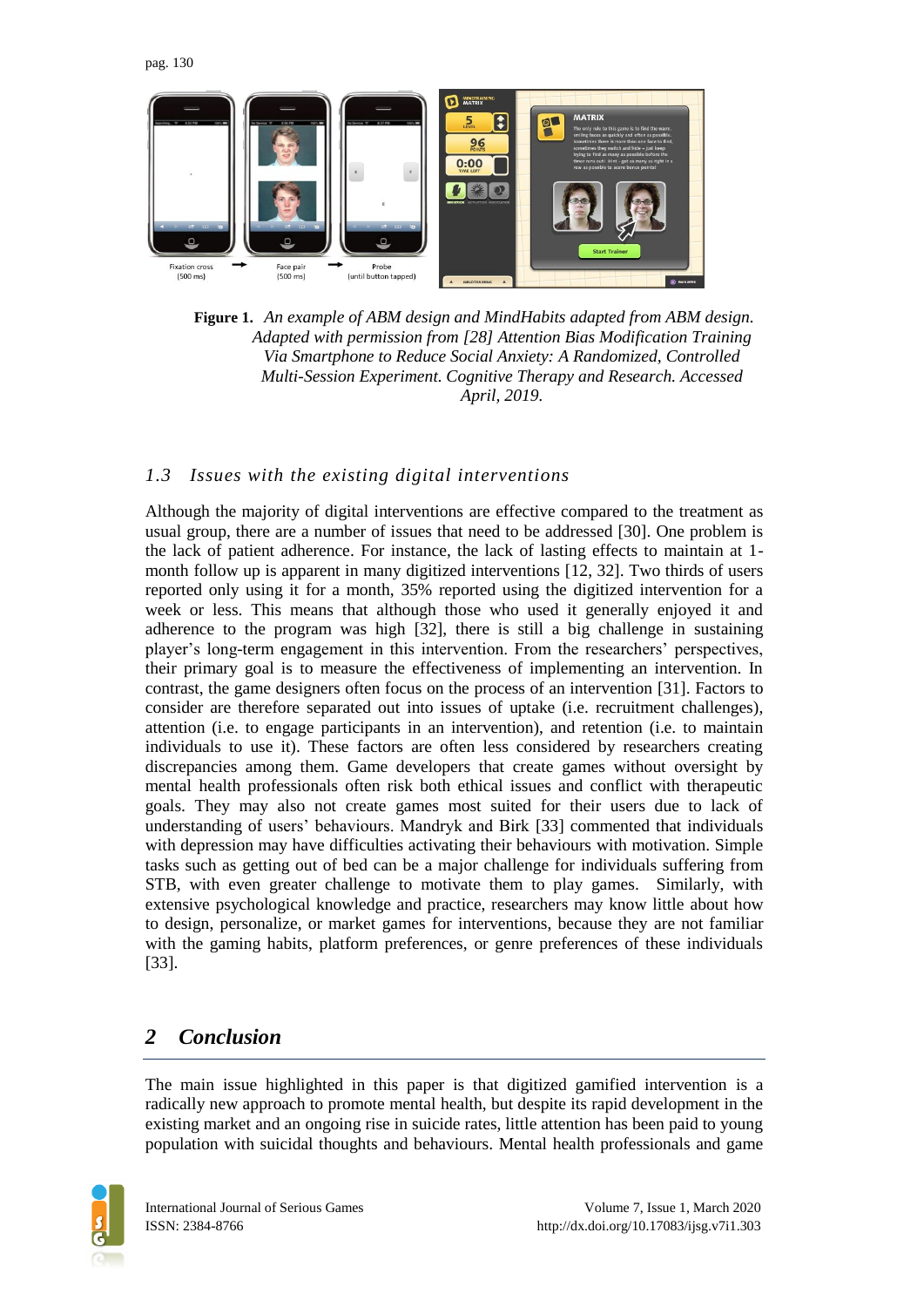designers both try hard to develop digital interventions in mental health but the disparity between them creates another barrier to the development of digitized suicide prevention programs. Consequently, the lack of cooperation between game designers and mental health researchers, as well as the exclusion of individuals with lived experience leads to a lack of games that are both beneficial and engaging. Many games have been created as a result with questionable effectiveness and problems with engaging players. Failure to close the research-practice gap indicate that for both researchers and game designers there is still a lot to learn about how to implement these types of interventions in the reality with vulnerable players.

### *3 Acknowledgements*

The author consolidated the ideas and wrote the paper. Alexandra Pitman provided comments on the paper and Graham Smith proofread the manuscript.

Ethical approval: Not applicable.

Funding: none

# *References*

- [1] "Demographics of Mobile Device Ownership and Adoption in the United States," Pew Research Center: Internet, Science & Tech. [Online]. Available: http://www.pewinternet.org/fact-sheet/mobile/. [Accessed: 04-Jan-2020].
- [2] "Suicide," National Institute of Mental Health. [Online]. Available: https://www.nimh.nih.gov/health/statistics/suicide.shtml. [Accessed: 04-Jan-2020].
- [3] L. Biddle, J. Donovan, D. Sharp, and D. Gunnell, "Explaining non-help-seeking amongst young adults with mental distress: a dynamic interpretive model of illness behaviour," *Sociology of Health & Illness,*  vol. 29, no. 7, pp. 983-1002, 2007, doi: 10.1111/j.1467-9566.2007.01030.x.
- [4] S. Fortune, J. Sinclair, and K. Hawton, "Help-seeking before and after episodes of self-harm: a descriptive study in school pupils in England," *BMC Public Health,* vol. 8, no. 1, p. 369, 2008/10/24 2008, doi: 10.1186/1471-2458-8-369.
- [5] M. K. Nock, F. Ramirez, and O. Rankin, "Advancing Our Understanding of the Who, When, and Why of Suicide Risk," *JAMA Psychiatry,* vol. 76, no. 1, pp. 11-12, 2019, doi: 10.1001/jamapsychiatry.2018.3164.
- [6] E. D. Klonsky, A. M. May, and B. Y. Saffer, "Suicide, Suicide Attempts, and Suicidal Ideation," *Annual Review of Clinical Psychology,* vol. 12, no. 1, pp. 307-330, 2016/03/28 2016, doi: 10.1146/annurevclinpsy-021815-093204.
- [7] K. Hawton, K. G. Witt, T. L. T. Salisbury, E. Arensman, D. Gunnell, P. Hazell, E. Townsend, and K. V. Heeringen, "Psychosocial interventions for self-harm in adults," Cochrane Database of Systematic Reviews, Dec. 2016. Issue 5. Art. No.: CD012189. DOI: 10.1002/14651858.CD012189
- [8] H. Scholten, M. Malmberg, A. Lobel, C. Engels, and I. Granic, "A Randomized Controlled Trial to Test the Effectiveness of an Immersive 3D Video Game for Anxiety Prevention among Adolescents: e0147763," *PLoS ONE,* vol. 11, no. 1, 2016, doi: 10.1371/journal.pone.0147763.
- [9] E. Goldberg, "Rural areas have the highest Suicide Rates and fewest Mental Health workers," HuffPost, 18-Jun-2018. [Online]. Available: https://www.huffpost.com/entry/rural-suicide-rates-mentalhealth\_n\_5b22dd28e4b0d4fc01fcc098. [Accessed: 04-Jan-2020].
- [10] "Demographics of Mobile Device Ownership and Adoption in the United States," Pew Research Center: Internet, Science & Tech. [Online]. Available: http://www.pewinternet.org/fact-sheet/mobile/. [Accessed: 04-Jan-2020].
- [11] M. E. Larsen, J. Nicholas, and H. Christensen, "A Systematic Assessment of Smartphone Tools for Suicide Prevention. (Report)," *PLoS ONE,* vol. 11, no. 4, 2016, doi: 10.1371/journal.pone.0152285.
- [12] J. C. Franklin, K. R. Fox, C. R. Franklin, E. M. Kleiman, J. D. Ribeiro, A. C. Jaroszewski, J. M. Hooley, and M. K. Nock, "A brief mobile app reduces nonsuicidal and suicidal self-injury: Evidence from three randomized controlled trials.," Journal of Consulting and Clinical Psychology, vol. 84, no. 6, pp. 544– 557, 2016, doi: 10.1037/ccp0000093.
- [13] A. Emily, "Mental health: There's an app for that," *Nature,* vol. 532, no. 7597, p. 20, 2016, doi: 10.1038/532020a.